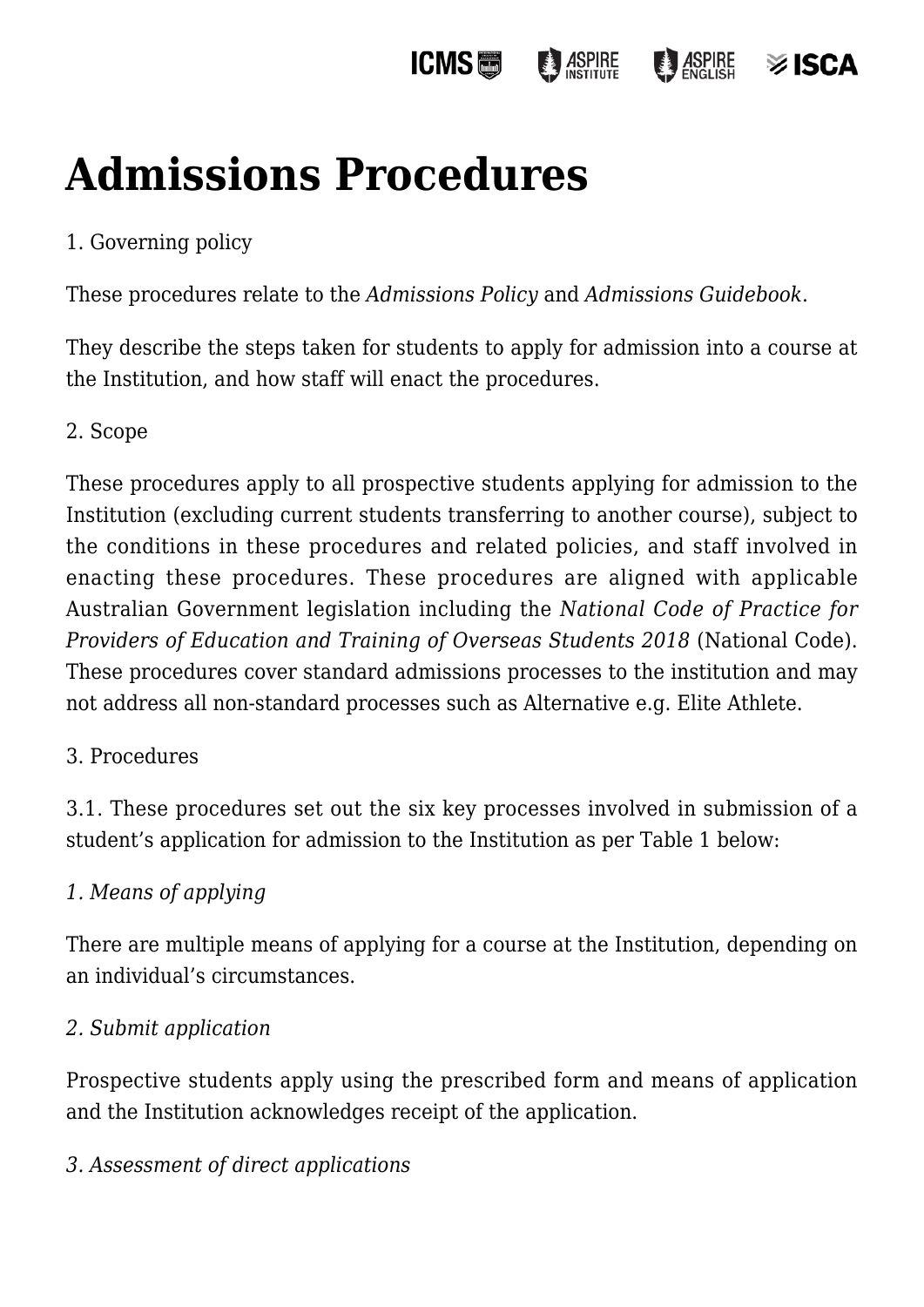An application is assessed as per the *Admissions Policy* and Admissions Guidebook to ensure the student meets the eligibility criteria and entry requirements.

**ICMS**圖

**ASPIRE** 

**ASPIRE** 

 $\otimes$  ISCA

#### *4. Outcome*

Prospective students receive the outcome of their initial application within two working days. Note: This outcome can be conditional in nature and will outline additional requirements to be met before a full offer can be made.

#### *5. Acceptance of offer*

Prospective students must accept their Letter of Offer by signing the acceptance and written agreement and either:

• pay the required tuition fee deposit for upfront full fee-paying student; or

• complete and return the FEE-HELP/HECS-HELP assistance form (for eligible domestic students only). Note that international students must return the signed Letter of Acceptance and written agreement and make payment before a Confirmation of Enrolment can be issued which they can submit as part of their student visa application.

#### *6. Appealing the outcome*

Prospective students have the right to lodge a complaint regarding a decision that resulted in their application for admission being refused in accordance with the *Complaints and Appeals Policy*.

Table 1

| <b>Process</b>           | Responsibilities Timeframe |  |
|--------------------------|----------------------------|--|
| Step 1 Means of applying |                            |  |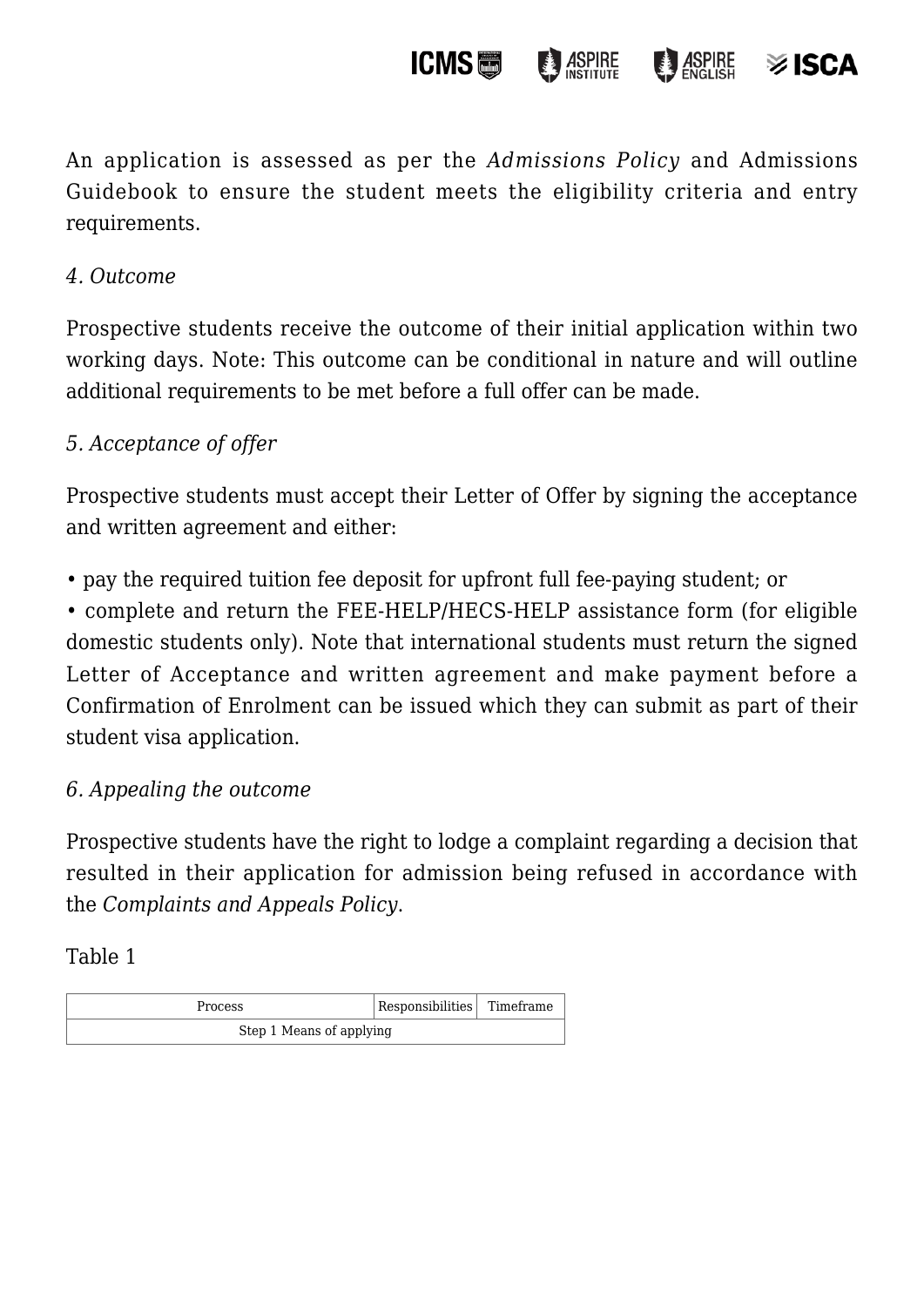

| i≫ ISCA |
|---------|
|         |

| 1.1 Prospective students apply for admission into<br>a course at the Institution using one of the<br>following means of application:<br>a. Apply through UAC - undergraduate domestic<br>and international students currently studying an<br>Australian high school qualification or the<br>International Baccalaureate (IB) Diploma;<br>b. Apply Direct - for students not eligible, or<br>choosing not to apply via UAC:<br>• Online application form via the Institution's<br>website;<br>• paper-based application form;<br>c. Apply through an international<br>representative (also known as an education<br>agent).                                                                                                                                                                                                                                                                                                                                                                                                                                                                                                                                              | Student |                                              |
|-------------------------------------------------------------------------------------------------------------------------------------------------------------------------------------------------------------------------------------------------------------------------------------------------------------------------------------------------------------------------------------------------------------------------------------------------------------------------------------------------------------------------------------------------------------------------------------------------------------------------------------------------------------------------------------------------------------------------------------------------------------------------------------------------------------------------------------------------------------------------------------------------------------------------------------------------------------------------------------------------------------------------------------------------------------------------------------------------------------------------------------------------------------------------|---------|----------------------------------------------|
| Step 2 Submit application                                                                                                                                                                                                                                                                                                                                                                                                                                                                                                                                                                                                                                                                                                                                                                                                                                                                                                                                                                                                                                                                                                                                               |         |                                              |
| 2.1 Applications must be submitted via the<br>prescribed application form.<br>2.2 Submit before applicable closing dates,<br>including UAC or the Institution's closing dates.<br>2.3 Applications should include the required<br>supporting documentation, which may include<br>(but not limited to):<br>a. Academic transcripts and<br>testamurs/completion certificates;<br>b. Proof of English language proficiency;<br>c. Official translations for documents not issued<br>in English. Translators in Australia must be<br>certified by the National Accreditation Authority<br>for Translators and Interpreters (NAATI);<br>d. Additional documents required for Advanced<br>Standing application (as per the Advanced<br>Standing Policy and Advanced Standing<br>Procedures);<br>e. Other documents as requested by the<br>Institution.<br>2.4 Applications without relevant supporting<br>documentation to meet all entry requirements<br>may be eligible for a 'Conditional Offer' which<br>will outline the additional supporting evidence<br>required to receive a Full Letter of Offer for a<br>place in the course (refer to see section 4,<br>Outcome). | Student | Before<br>closing date<br>(if<br>applicable) |
| Step 3 Assessment of applications                                                                                                                                                                                                                                                                                                                                                                                                                                                                                                                                                                                                                                                                                                                                                                                                                                                                                                                                                                                                                                                                                                                                       |         |                                              |
|                                                                                                                                                                                                                                                                                                                                                                                                                                                                                                                                                                                                                                                                                                                                                                                                                                                                                                                                                                                                                                                                                                                                                                         |         |                                              |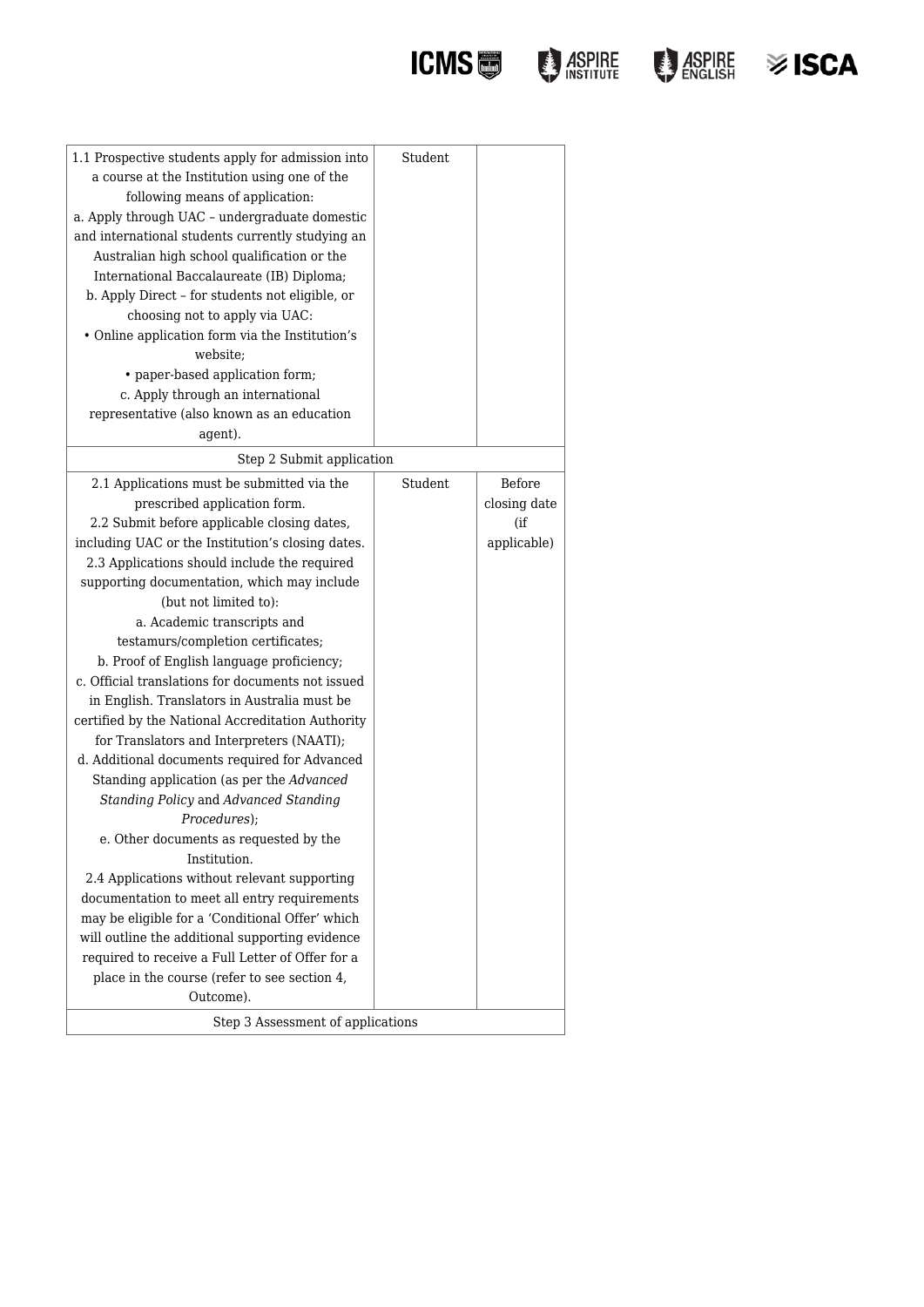





| 3.1 The Admissions team assesses the application                                                     | Admissions | Two working |
|------------------------------------------------------------------------------------------------------|------------|-------------|
| for admission based on the Admissions Policy and                                                     | team       | days        |
| the latest Admissions Guidebook. The following                                                       |            |             |
| will be considered in the assessment:                                                                |            |             |
| a. Meeting entry requirements for the course,                                                        |            |             |
| including English language proficiency                                                               |            |             |
| (international applicants) and/or the                                                                |            |             |
| requirements for the alternative or special entry                                                    |            |             |
| pathway;                                                                                             |            |             |
| b. Documents submitted, or accessible,                                                               |            |             |
| including:                                                                                           |            |             |
| • Have all documents been submitted;                                                                 |            |             |
| · Original or certified copies, or evidence from                                                     |            |             |
| Tertiary Admissions Centre where appropriate;                                                        |            |             |
| • Official translations of documents not issued in                                                   |            |             |
| English.                                                                                             |            |             |
| 3.2 The equivalency of international                                                                 |            |             |
| qualifications and recognition of overseas                                                           |            |             |
| institutions will be checked using available                                                         |            |             |
| resources including the Country Education                                                            |            |             |
| Profiles or equivalent.                                                                              |            |             |
| 3.3 The assessment is recorded in the                                                                |            |             |
| appropriate Institutional systems, such as the                                                       |            |             |
| student management system including the                                                              |            |             |
| following aspects (if applicable):                                                                   |            |             |
| a. Previous qualification details and final grades;                                                  |            |             |
| b. Australian qualification equivalency;                                                             |            |             |
| c. English proficiency test and result;                                                              |            |             |
| d. Details of any special learning needs.                                                            |            |             |
| 3.4 If the applicant has applied for advanced                                                        |            |             |
| standing based on previous learning, the                                                             |            |             |
| application is forwarded to the relevant Dean as                                                     |            |             |
| per the Advanced Standing Procedures. Note : If                                                      |            |             |
| the advanced standing assessment and outcome                                                         |            |             |
| is unable to be processed within the two working                                                     |            |             |
| days set for admissions applications, a Letter of<br>Offer (to successful applicants) may need to be |            |             |
| issued before the notification of advanced                                                           |            |             |
| standing has been sent.                                                                              |            |             |
| 3.5 If the applicant has applied for special entry                                                   |            |             |
| pathway such as, an applicant is an Aboriginal                                                       |            |             |
| and/or Torres Strait Islander person or with a                                                       |            |             |
| disability that requires special learning needs,                                                     |            |             |
| he/she will be assessed in accordance with the                                                       |            |             |
| other admissions options outlined in the                                                             |            |             |
| Admissions Guidebook.                                                                                |            |             |
| 3.6 In exceptional circumstances, the DVC                                                            |            |             |
| (Learning and Teaching) may approve variations                                                       |            |             |
| to academic entry requirements. The Admission                                                        |            |             |
| Department is required to provide reasons and                                                        |            |             |
| evidence with any application for consideration.                                                     |            |             |
| Variations approved under this delegation must                                                       |            |             |
| not be used for English waivers.                                                                     |            |             |
|                                                                                                      |            |             |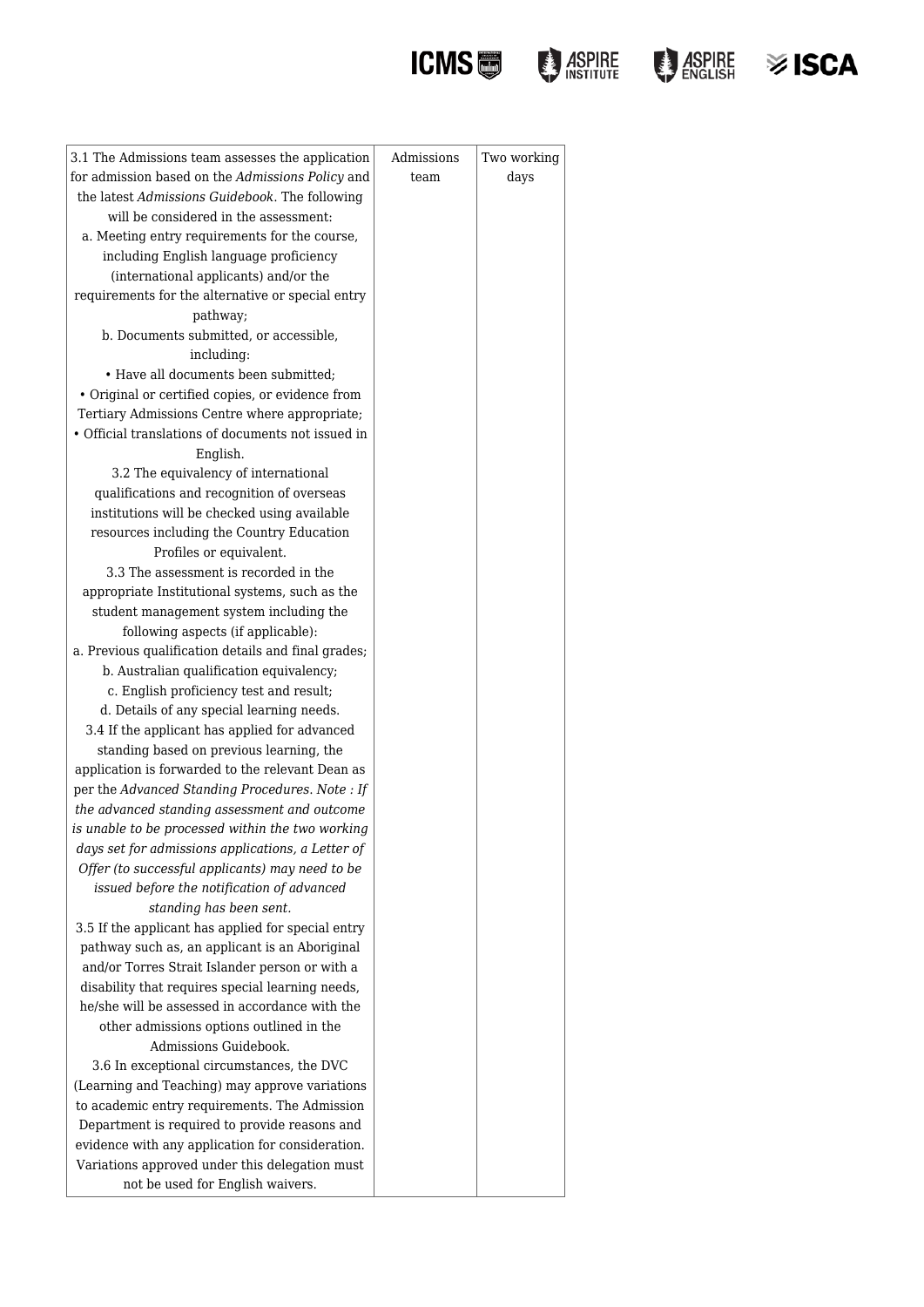**ICMS D** ASPIRE **D** ASPIRE



| ≫ ISCA |
|--------|
|        |

| Step 4 Outcome                                        |            |             |
|-------------------------------------------------------|------------|-------------|
| Direct applications                                   | Admissions | Two working |
| 4.1 The outcome will be provided to the applicant     | Team       | days        |
| (or international representative) within two          |            |             |
| working days and recorded in the student              |            |             |
| management system.                                    |            |             |
| 4.2 The outcome may be one of the following:          |            |             |
| a. Letter of Offer (including packaged courses);      |            |             |
| b. Conditional Letter of Offer (including             |            |             |
| packaged courses);                                    |            |             |
| c. Further documentation required before              |            |             |
| decision can be made; or                              |            |             |
| d. Rejection of application.                          |            |             |
| 4.3 If a Letter of Offer is issued to the applicant,  |            |             |
| the offer package will include (but not limited       |            |             |
| $to$ :                                                |            |             |
| a. Letter of Offer for the course at the Institution: |            |             |
| b. Advanced Standing (if applied for and              |            |             |
| granted);                                             |            |             |
| c. Acceptance of Offer and Written Agreement.         |            |             |
| 4.4 If a Conditional Letter of Offer is issued to     |            |             |
| the applicant, the conditional offer package will     |            |             |
| include:                                              |            |             |
| a. Conditional Letter of Offer detailing the          |            |             |
| conditions that are required to be met before a       |            |             |
| full offer can be issued;                             |            |             |
| 4.5 If a rejection of application is issued to the    |            |             |
| applicant, the notification will include:             |            |             |
| a. Reasons the application was rejected.              |            |             |
| UAC applications                                      |            |             |
| 4.6 The outcome, including an offer (if               |            |             |
| successful) will be provided to the applicant         |            |             |
| according to the advertised UAC offer rounds.         |            |             |
| Details on how to accept the offer will be            |            |             |
| included in the advisement from UAC.                  |            |             |
| Step 5 Acceptance of offer                            |            |             |
|                                                       |            |             |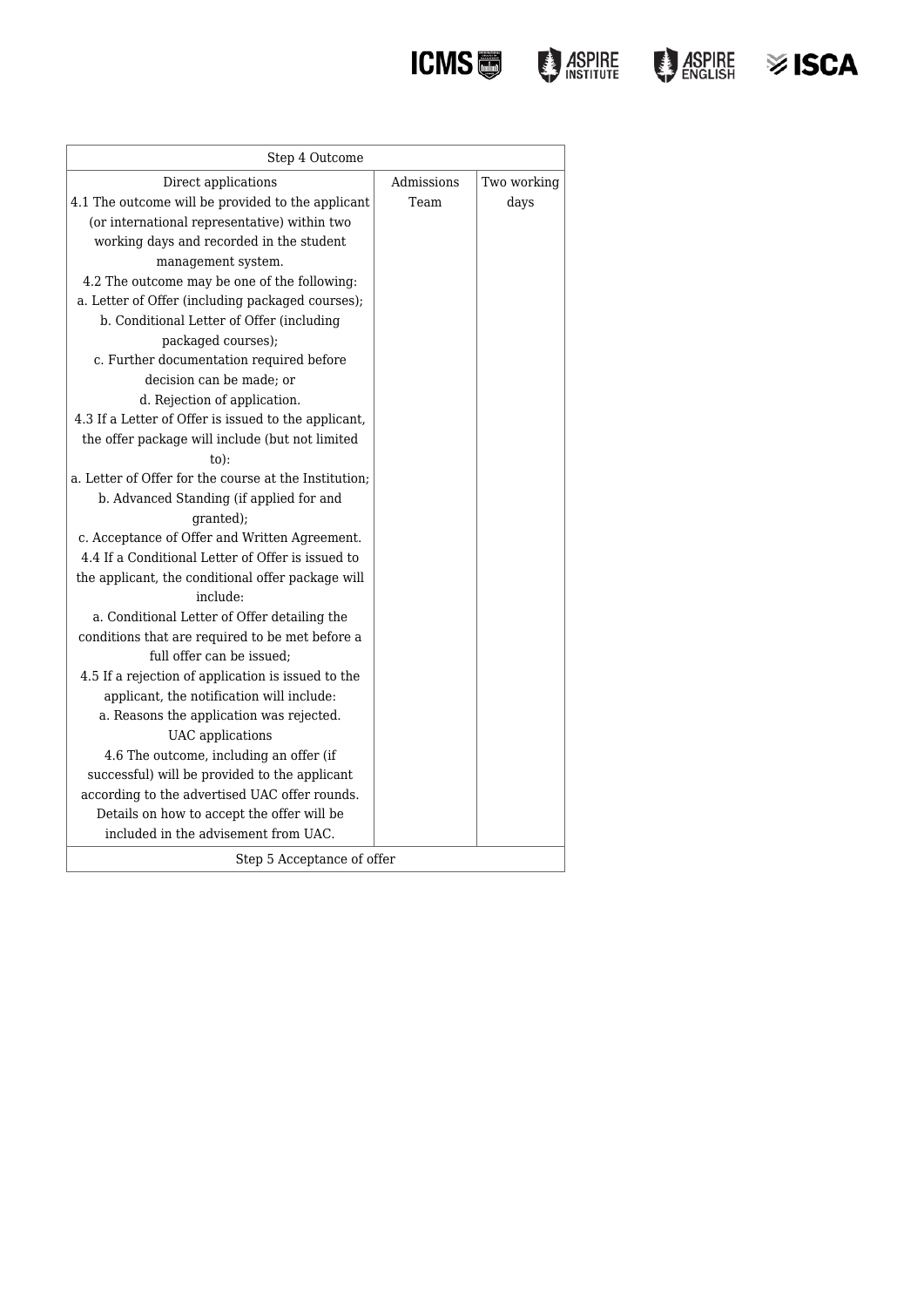

## **ICMS DESCRIPTION DESCRIPTION OF ASPIRE 32 ISCA**

| 5.1 The applicant accepts their offer as per their  | Admissions |  |
|-----------------------------------------------------|------------|--|
| Letter of Offer.                                    | Team       |  |
| 5.2 The applicant makes the appropriate             |            |  |
| financial arrangement or payment as per the         |            |  |
| following:                                          |            |  |
| • pay the required tuition fee deposit for upfront  |            |  |
| full fee-paying student; or                         |            |  |
| • complete and return the FEE-HELP/HECS-            |            |  |
| HELP Assistance form (for eligible domestic         |            |  |
| students only)                                      |            |  |
| Note that international students must return the    |            |  |
| signed Acceptance of Offer and Written              |            |  |
| Agreement and made payment before a                 |            |  |
| Confirmation of Enrolment can be issued which       |            |  |
| they can submit as part of their student visa       |            |  |
| application.                                        |            |  |
| 5.3 The acceptance is recorded on the student       |            |  |
| management system. The Institution maintains        |            |  |
| records of all requests and decisions for two       |            |  |
| years after a student ceases to be an accepted      |            |  |
| student.                                            |            |  |
| 5.4 An international student on a student visa      |            |  |
| will be issued with a Confirmation of Enrolment     |            |  |
| (COE) required as part of their student visa        |            |  |
| application. Note: If an international student is   |            |  |
| under 18 years of age at the time of admission,     |            |  |
| the student must have their accommodation and       |            |  |
| welfare arrangements approved by                    |            |  |
| the institution or the Department of Home           |            |  |
| Affairs, as per the Under 18 Student Policy.        |            |  |
| 5.5 Once students have accepted, their              |            |  |
| enrolment status will be updated to "Term           |            |  |
| Activated", which will alert the relevant           |            |  |
| recruitment and Student Services teams to           |            |  |
| include the students in all communications such     |            |  |
| as but not limited to orientation day and           |            |  |
| schedule.                                           |            |  |
| Step 6 Reviewing the outcome                        |            |  |
| 6.1 The student submits a complaint about the       |            |  |
| decision as per the Complaints and Appeals          |            |  |
| Policy and Complaints and Appeals Procedures.       |            |  |
| 6.2 The Admissions Team is notified of the          |            |  |
| outcome of the review of the decision.              |            |  |
| 6.3 If the refusal decision is upheld, no further   |            |  |
| action is required from Admissions.                 |            |  |
| 6.4 If the outcome is in favour of the student, the |            |  |
| Admissions Team proceeds to the appropriate         |            |  |
| step in the procedures to complete the              |            |  |
| admissions process.                                 |            |  |
|                                                     |            |  |